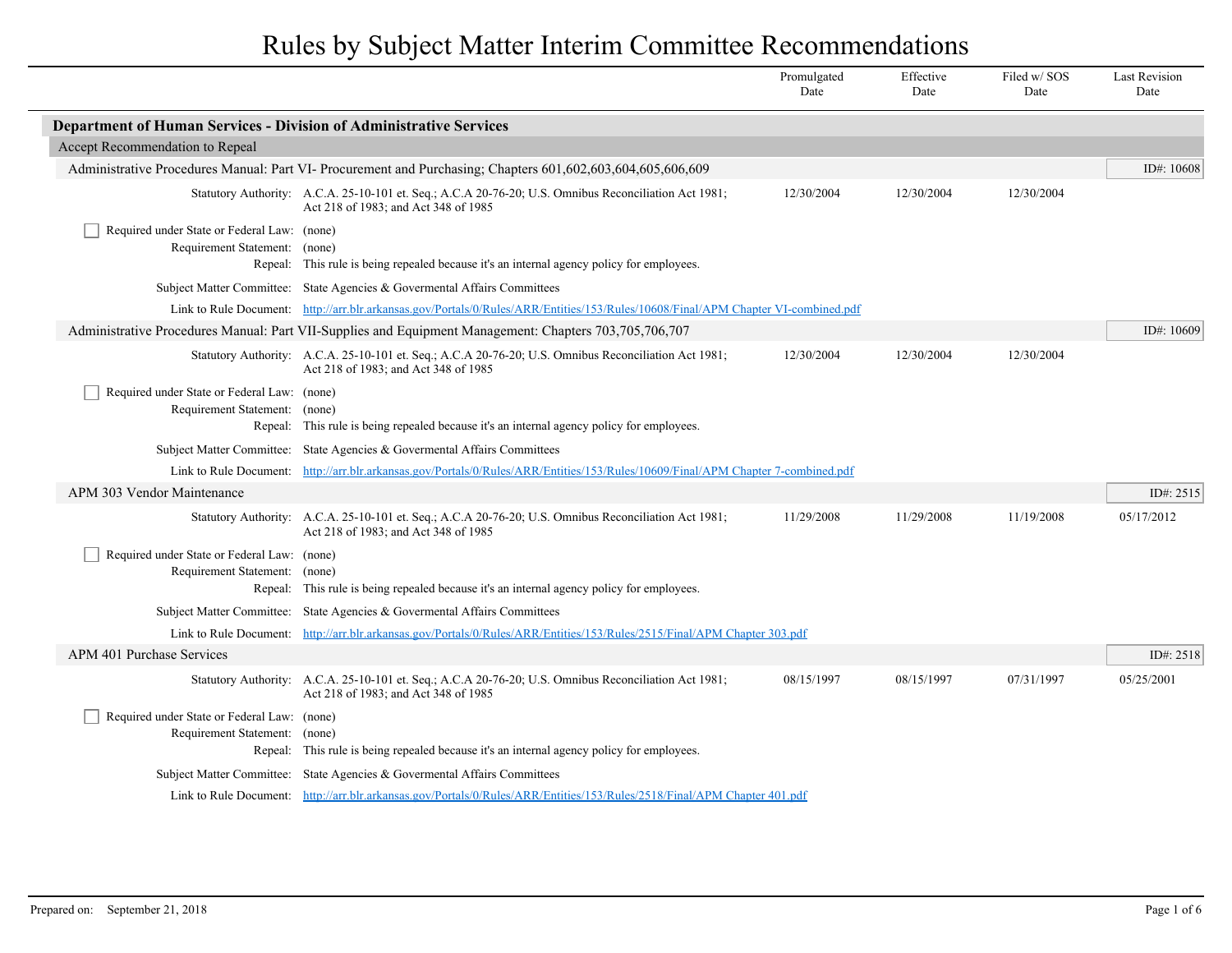|                                                                              |                                                                                                                                               | Promulgated<br>Date | Effective<br>Date | Filed w/SOS<br>Date | <b>Last Revision</b><br>Date |
|------------------------------------------------------------------------------|-----------------------------------------------------------------------------------------------------------------------------------------------|---------------------|-------------------|---------------------|------------------------------|
| APM 601 General Provisions                                                   |                                                                                                                                               |                     |                   |                     | ID#: 2520                    |
|                                                                              | Statutory Authority: A.C.A. 25-10-101 et. Seq.; A.C.A 20-76-20; U.S. Omnibus Reconciliation Act 1981;<br>Act 218 of 1983; and Act 348 of 1985 | 11/13/1998          | 11/13/1998        | 11/03/1998          | 05/02/2012                   |
| Required under State or Federal Law: (none)<br>Requirement Statement: (none) | Repeal: This rule is being repealed because it's an internal agency policy for employees.                                                     |                     |                   |                     |                              |
|                                                                              | Subject Matter Committee: State Agencies & Governental Affairs Committees                                                                     |                     |                   |                     |                              |
|                                                                              | Link to Rule Document: http://arr.blr.arkansas.gov/Portals/0/Rules/ARR/Entities/153/Rules/2520/Final/APM Chapter 601.pdf                      |                     |                   |                     |                              |
| APM 605 Construction                                                         |                                                                                                                                               |                     |                   |                     | ID#: 2533                    |
|                                                                              | Statutory Authority: A.C.A. 25-10-101 et. Seq.; A.C.A 20-76-20; U.S. Omnibus Reconciliation Act 1981;<br>Act 218 of 1983; and Act 348 of 1985 | 11/13/1998          | 11/13/1998        | 11/04/1998          | 07/18/2014                   |
| Required under State or Federal Law: (none)<br>Requirement Statement:        | (none)<br>Repeal: This rule is being repealed because it's an internal agency policy for employees.                                           |                     |                   |                     |                              |
|                                                                              | Subject Matter Committee: State Agencies & Governmental Affairs Committees                                                                    |                     |                   |                     |                              |
|                                                                              | Link to Rule Document: http://arr.blr.arkansas.gov/Portals/0/Rules/ARR/Entities/153/Rules/2533/Final/APM Chapter 605.pdf                      |                     |                   |                     |                              |
| APM 606 Miscellaneous Provisions                                             |                                                                                                                                               |                     |                   |                     | ID#: 2537                    |
|                                                                              | Statutory Authority: A.C.A. 25-10-101 et. Seq.; A.C.A 20-76-20; U.S. Omnibus Reconciliation Act 1981;<br>Act 218 of 1983; and Act 348 of 1985 | 01/10/2005          | 01/10/2005        | 12/30/2004          |                              |
| Required under State or Federal Law: (none)<br>Requirement Statement: (none) | Repeal: This rule is being repealed because it's an internal agency policy for employees.                                                     |                     |                   |                     |                              |
|                                                                              | Subject Matter Committee: State Agencies & Governental Affairs Committees                                                                     |                     |                   |                     |                              |
|                                                                              | Link to Rule Document: http://arr.blr.arkansas.gov/Portals/0/Rules/ARR/Entities/153/Rules/2537/Final/APM Chapter 606.pdf                      |                     |                   |                     |                              |
| APM 607 Peard                                                                |                                                                                                                                               |                     |                   |                     | ID#: 2538                    |
|                                                                              | Statutory Authority: A.C.A. 25-10-101 et. Seq.; A.C.A 20-76-20; U.S. Omnibus Reconciliation Act 1981;<br>Act 218 of 1983; and Act 348 of 1985 | 07/10/2006          | 07/10/2006        | 06/21/2006          |                              |
| Required under State or Federal Law: (none)<br>Requirement Statement: (none) | Repeal: This rule is being repealed because it's an internal agency policy for employees.                                                     |                     |                   |                     |                              |
|                                                                              | Subject Matter Committee: State Agencies & Governmental Affairs Committees                                                                    |                     |                   |                     |                              |
|                                                                              | Link to Rule Document: http://arr.blr.arkansas.gov/Portals/0/Rules/ARR/Entities/153/Rules/2538/Final/APM Chapter 607.pdf                      |                     |                   |                     |                              |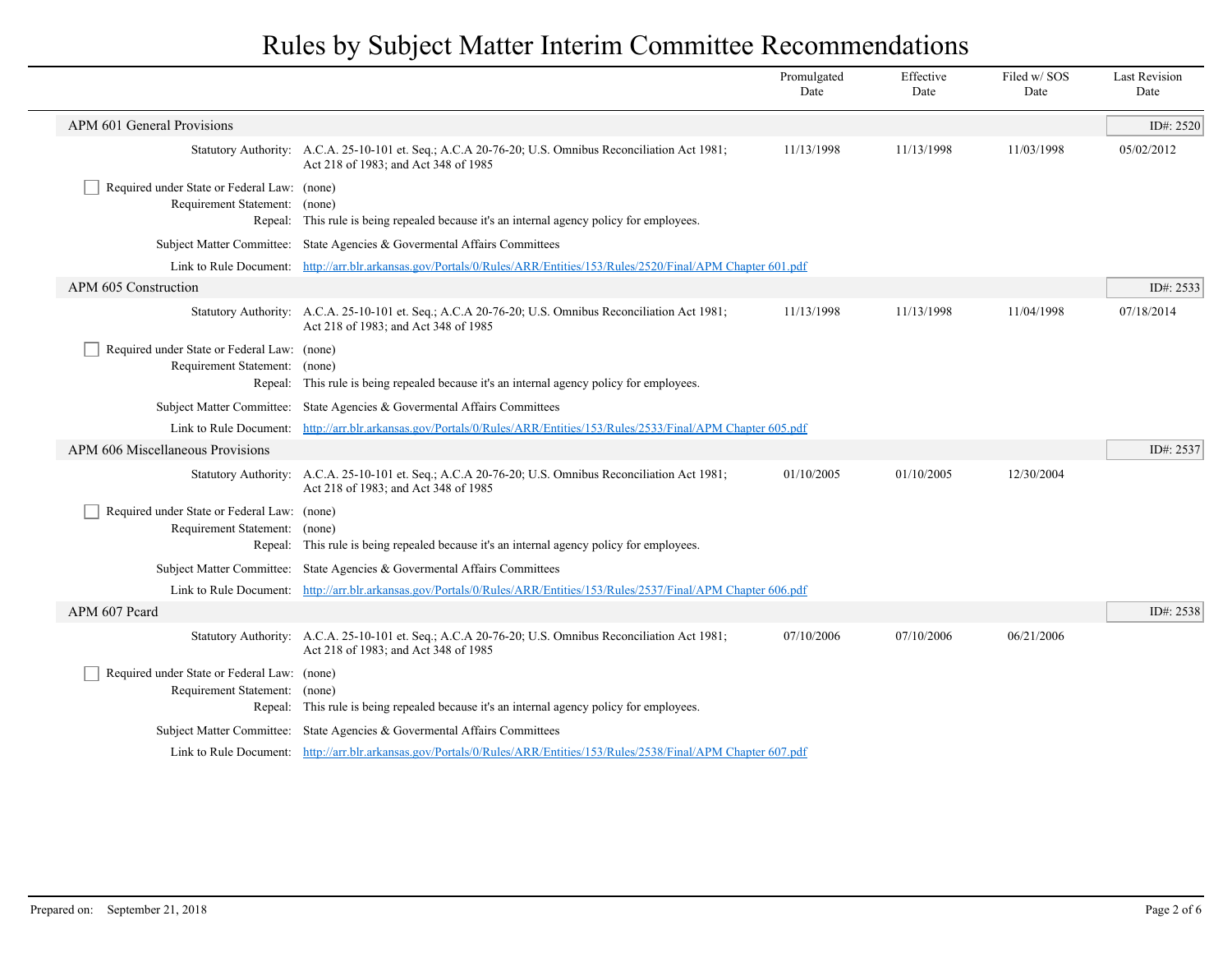|                                                                              |                                                                                                                                               | Promulgated<br>Date | Effective<br>Date | Filed w/SOS<br>Date | <b>Last Revision</b><br>Date |
|------------------------------------------------------------------------------|-----------------------------------------------------------------------------------------------------------------------------------------------|---------------------|-------------------|---------------------|------------------------------|
| APM 609 Wireless Telephone Equipment and Services                            |                                                                                                                                               |                     |                   |                     | ID#: 2539                    |
|                                                                              | Statutory Authority: A.C.A. 25-10-101 et. Seq.; A.C.A 20-76-20; U.S. Omnibus Reconciliation Act 1981;<br>Act 218 of 1983; and Act 348 of 1985 | 01/10/2005          | 01/10/2005        | 12/30/2004          |                              |
| Required under State or Federal Law: (none)<br>Requirement Statement: (none) | Repeal: This rule is being repealed because it's an internal agency policy for employees.                                                     |                     |                   |                     |                              |
|                                                                              | Subject Matter Committee: State Agencies & Governental Affairs Committees                                                                     |                     |                   |                     |                              |
|                                                                              | Link to Rule Document: http://arr.blr.arkansas.gov/Portals/0/Rules/ARR/Entities/153/Rules/2539/Final/APM Chapter 609.pdf                      |                     |                   |                     |                              |
| APM 702 Forms Management                                                     |                                                                                                                                               |                     |                   |                     | ID#: 2540                    |
|                                                                              | Statutory Authority: A.C.A. 25-10-101 et. Seq.; A.C.A 20-76-20; U.S. Omnibus Reconciliation Act 1981;<br>Act 218 of 1983; and Act 348 of 1985 | 03/15/1999          | 03/15/1999        | 02/17/1999          |                              |
| Required under State or Federal Law: (none)<br>Requirement Statement: (none) | Repeal: This rule is being repealed because it's an internal agency policy for employees.                                                     |                     |                   |                     |                              |
|                                                                              | Subject Matter Committee: State Agencies & Governmental Affairs Committees                                                                    |                     |                   |                     |                              |
|                                                                              | Link to Rule Document: http://arr.blr.arkansas.gov/Portals/0/Rules/ARR/Entities/153/Rules/2540/Final/APM Chapter 702.pdf                      |                     |                   |                     |                              |
| APM 703 Management Consolidated Cost                                         |                                                                                                                                               |                     |                   |                     | ID#: 2541                    |
|                                                                              | Statutory Authority: A.C.A. 25-10-101 et. Seq.; A.C.A 20-76-20; U.S. Omnibus Reconciliation Act 1981;<br>Act 218 of 1983; and Act 348 of 1985 | 01/10/2005          | 01/10/2005        | 12/30/2004          |                              |
| Required under State or Federal Law: (none)<br>Requirement Statement: (none) | Repeal: This rule is being repealed because it's an internal agency policy for employees.                                                     |                     |                   |                     |                              |
|                                                                              | Subject Matter Committee: State Agencies & Governmental Affairs Committees                                                                    |                     |                   |                     |                              |
|                                                                              | Link to Rule Document: http://arr.blr.arkansas.gov/Portals/0/Rules/ARR/Entities/153/Rules/2541/Final/APM Chapter 703.pdf                      |                     |                   |                     |                              |
| APM 705 Office Supply System                                                 |                                                                                                                                               |                     |                   |                     | ID#: 2542                    |
|                                                                              | Statutory Authority: A.C.A. 25-10-101 et. Seq.; A.C.A 20-76-20; U.S. Omnibus Reconciliation Act 1981;<br>Act 218 of 1983; and Act 348 of 1985 | 01/10/2005          | 01/10/2005        | 12/30/2004          |                              |
| Required under State or Federal Law: (none)<br>Requirement Statement:        | (none)<br>Repeal: This rule is being repealed because it's an internal agency policy for employees.                                           |                     |                   |                     |                              |
|                                                                              | Subject Matter Committee: State Agencies & Governental Affairs Committees                                                                     |                     |                   |                     |                              |
|                                                                              | Link to Rule Document: http://arr.blr.arkansas.gov/Portals/0/Rules/ARR/Entities/153/Rules/2542/Final/APM Chapter 705.pdf                      |                     |                   |                     |                              |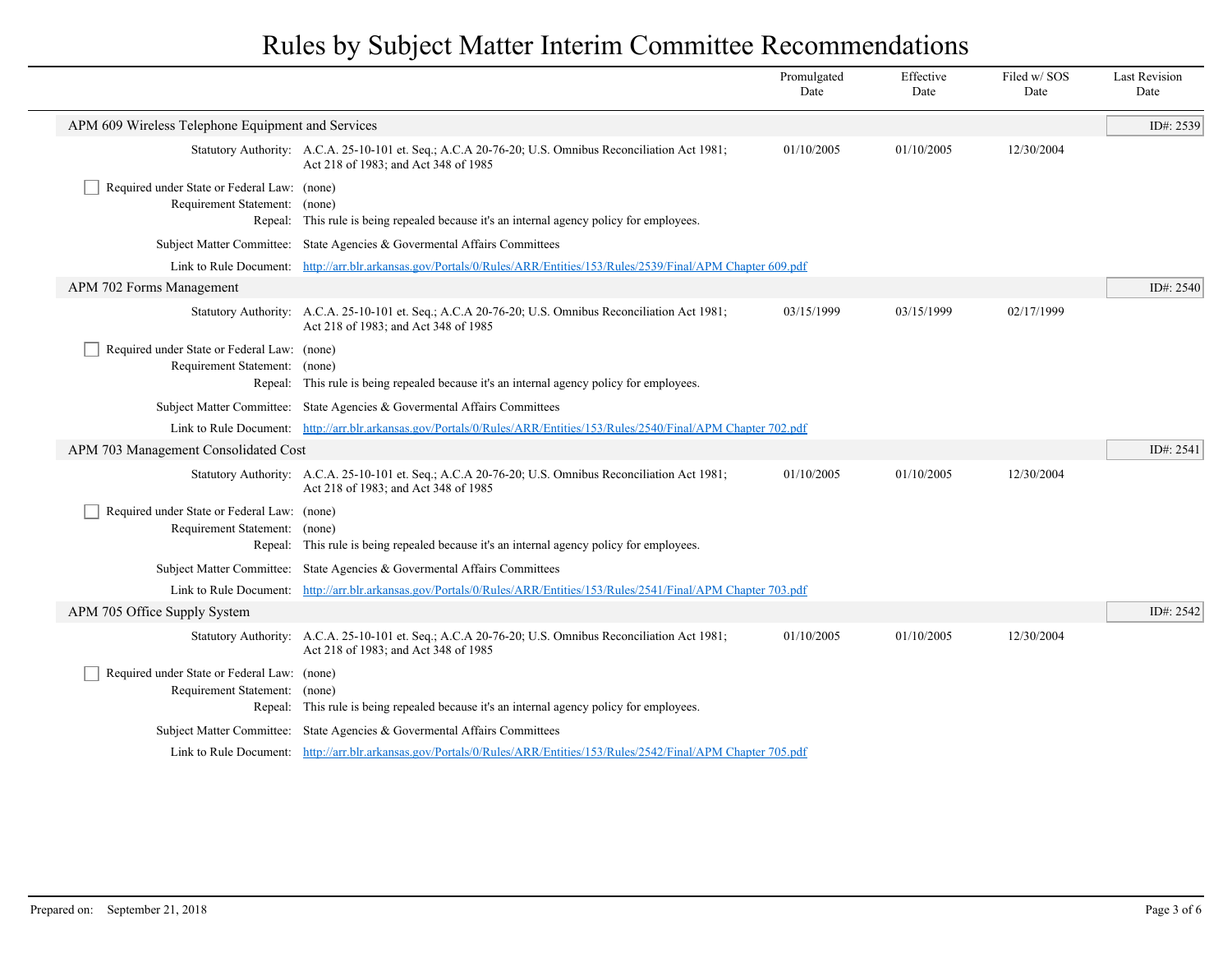|                                                                              |                                                                                                                                               | Promulgated<br>Date | Effective<br>Date | Filed w/SOS<br>Date | <b>Last Revision</b><br>Date |
|------------------------------------------------------------------------------|-----------------------------------------------------------------------------------------------------------------------------------------------|---------------------|-------------------|---------------------|------------------------------|
| APM 706 Record Storage                                                       |                                                                                                                                               |                     |                   |                     | ID#: 2543                    |
|                                                                              | Statutory Authority: A.C.A. 25-10-101 et. Seq.; A.C.A 20-76-20; U.S. Omnibus Reconciliation Act 1981;<br>Act 218 of 1983; and Act 348 of 1985 | 01/10/2005          | 01/10/2005        | 12/30/2004          |                              |
| Required under State or Federal Law: (none)<br>Requirement Statement: (none) | Repeal: This rule is being repealed because it's an internal agency policy for employees.                                                     |                     |                   |                     |                              |
|                                                                              | Subject Matter Committee: State Agencies & Governental Affairs Committees                                                                     |                     |                   |                     |                              |
|                                                                              | Link to Rule Document: http://arr.blr.arkansas.gov/Portals/0/Rules/ARR/Entities/153/Rules/2543/Final/706 Record Storage.pdf                   |                     |                   |                     |                              |
| APM 707 Vehicle/Fleet Services                                               |                                                                                                                                               |                     |                   |                     | ID#: 2544                    |
|                                                                              | Statutory Authority: A.C.A. 25-10-101 et. Seq.; A.C.A 20-76-20; U.S. Omnibus Reconciliation Act 1981;<br>Act 218 of 1983; and Act 348 of 1985 | 01/10/2005          | 01/10/2005        | 12/30/2004          |                              |
| Required under State or Federal Law: (none)<br>Requirement Statement: (none) | Repeal: This rule is being repealed because it's an internal agency policy for employees.                                                     |                     |                   |                     |                              |
|                                                                              | Subject Matter Committee: State Agencies & Governental Affairs Committees                                                                     |                     |                   |                     |                              |
|                                                                              | Link to Rule Document: http://arr.blr.arkansas.gov/Portals/0/Rules/ARR/Entities/153/Rules/2544/Final/707 Vehicle Fleet Services.pdf           |                     |                   |                     |                              |
| APM 708 Recycling                                                            |                                                                                                                                               |                     |                   |                     | ID#: 2545                    |
|                                                                              | Statutory Authority: A.C.A. 25-10-101 et. Seq.; A.C.A 20-76-20; U.S. Omnibus Reconciliation Act 1981;<br>Act 218 of 1983; and Act 348 of 1985 | 01/12/2009          | 01/12/2009        | 11/25/2008          | 06/15/2009                   |
| Required under State or Federal Law: (none)<br>Requirement Statement: (none) | Repeal: This rule is being repealed because it's an internal agency policy for employees.                                                     |                     |                   |                     |                              |
|                                                                              | Subject Matter Committee: State Agencies & Governental Affairs Committees                                                                     |                     |                   |                     |                              |
|                                                                              | Link to Rule Document: http://arr.blr.arkansas.gov/Portals/0/Rules/ARR/Entities/153/Rules/2545/Final/708 Recycling.pdf                        |                     |                   |                     |                              |
| APM 907 Mail Services                                                        |                                                                                                                                               |                     |                   |                     | ID#: 2547                    |
|                                                                              | Statutory Authority: A.C.A. 25-10-101 et. Seq.; A.C.A 20-76-20; U.S. Omnibus Reconciliation Act 1981;<br>Act 218 of 1983; and Act 348 of 1985 | 11/13/1998          | 11/13/1998        | 11/04/1998          | 09/07/2001                   |
| Required under State or Federal Law: (none)<br>Requirement Statement: (none) | Repeal: This rule is being repealed because it's an internal agency policy for employees.                                                     |                     |                   |                     |                              |
|                                                                              | Subject Matter Committee: State Agencies & Governental Affairs Committees                                                                     |                     |                   |                     |                              |
|                                                                              | Link to Rule Document: http://arr.blr.arkansas.gov/Portals/0/Rules/ARR/Entities/153/Rules/2547/Final/APM Chapter 907.pdf                      |                     |                   |                     |                              |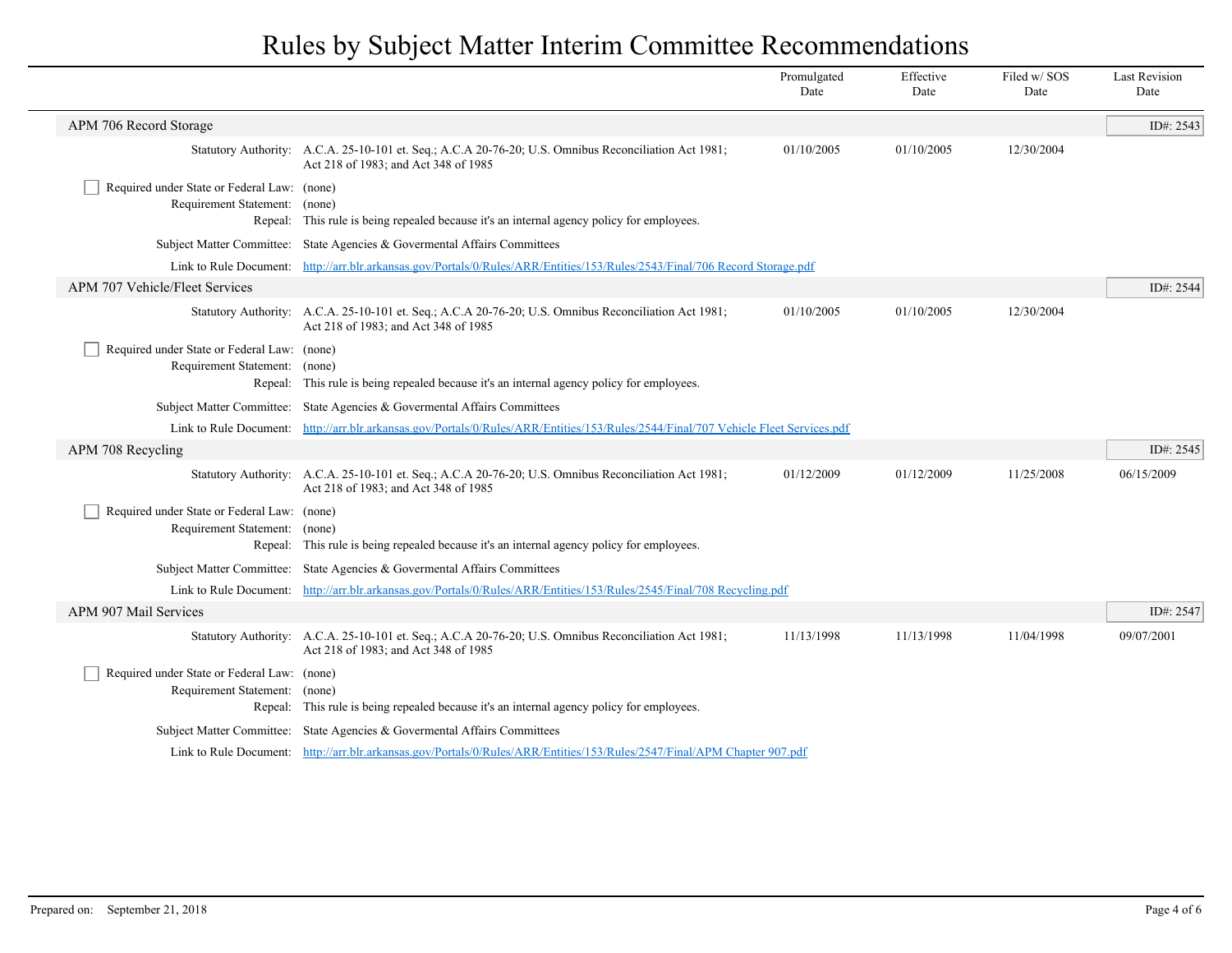|                                                                              |                                                                                                                                               | Promulgated<br>Date | Effective<br>Date | Filed w/SOS<br>Date | <b>Last Revision</b><br>Date |
|------------------------------------------------------------------------------|-----------------------------------------------------------------------------------------------------------------------------------------------|---------------------|-------------------|---------------------|------------------------------|
| APM 908 DHS Printing Media Services                                          |                                                                                                                                               |                     |                   |                     | ID#: 2549                    |
|                                                                              | Statutory Authority: A.C.A. 25-10-101 et. Seq.; A.C.A 20-76-20; U.S. Omnibus Reconciliation Act 1981;<br>Act 218 of 1983; and Act 348 of 1985 | 08/15/1997          | 08/15/1997        | 07/31/1997          |                              |
| Required under State or Federal Law: (none)                                  |                                                                                                                                               |                     |                   |                     |                              |
| Requirement Statement: (none)                                                | Repeal: This rule is being repealed because it's an internal agency policy for employees.                                                     |                     |                   |                     |                              |
|                                                                              | Subject Matter Committee: State Agencies & Governental Affairs Committees                                                                     |                     |                   |                     |                              |
|                                                                              | Link to Rule Document: http://arr.blr.arkansas.gov/Portals/0/Rules/ARR/Entities/153/Rules/2549/Final/APM Chapter 908.pdf                      |                     |                   |                     |                              |
| Cash Funds                                                                   |                                                                                                                                               |                     |                   |                     | ID#: 10616                   |
| <b>Statutory Authority:</b>                                                  | Arkansas Code §25-15-201-204                                                                                                                  | 08/04/1999          | 08/04/1999        | 08/04/1999          |                              |
| Required under State or Federal Law: (none)<br>Requirement Statement:        | (none)<br>Repeal: This rule is being repealed because it's no longer an agency policy for employees.                                          |                     |                   |                     |                              |
|                                                                              | Subject Matter Committee: State Agencies & Governental Affairs Committees                                                                     |                     |                   |                     |                              |
|                                                                              | Link to Rule Document: http://arr.blr.arkansas.gov/Portals/0/Rules/ARR/Entities/153/Rules/10616/Final/APM Chapter 201.pdf                     |                     |                   |                     |                              |
| Cash Management Improvement Act (DHS Policy 1067)                            |                                                                                                                                               |                     |                   |                     | ID#: $10610$                 |
|                                                                              | Statutory Authority: Cash Management Act of 1990, Public Law 101-453                                                                          | 07/19/1993          | 07/19/1993        | 07/19/1993          |                              |
| Required under State or Federal Law: (none)<br>Requirement Statement:        | (none)<br>Repeal: This rule is being repealed because it's an internal agency policy for employees.                                           |                     |                   |                     |                              |
|                                                                              | Subject Matter Committee: State Agencies & Governental Affairs Committees                                                                     |                     |                   |                     |                              |
|                                                                              | Link to Rule Document: http://arr.blr.arkansas.gov/Portals/0/Rules/ARR/Entities/153/Rules/10610/Final/DHS Policy 1067.pdf                     |                     |                   |                     |                              |
| <b>DHS Audit Guidelines</b>                                                  |                                                                                                                                               |                     |                   |                     | ID#: 10613                   |
| <b>Statutory Authority:</b>                                                  | Arkansas Code §25-15-201-204                                                                                                                  | 06/08/1992          | 06/08/1992        | 12/07/1998          |                              |
| Required under State or Federal Law: (none)<br>Requirement Statement: (none) | Repeal: This rule is being repealed because it's an internal agency policy for employees.                                                     |                     |                   |                     |                              |
|                                                                              | Subject Matter Committee: State Agencies & Governental Affairs Committees                                                                     |                     |                   |                     |                              |
|                                                                              | Link to Rule Document: http://arr.blr.arkansas.gov/Portals/0/Rules/ARR/Entities/153/Rules/10613/Final/DHS Audit Guidelines.pdf                |                     |                   |                     |                              |
| DHS Policy 1064 DHS Financial Authority                                      |                                                                                                                                               |                     |                   |                     | ID#: $10621$                 |
|                                                                              | Statutory Authority: Arkansas Code §25-15-201-204                                                                                             | 04/03/2000          | 04/03/2000        | 04/03/2000          | 07/01/2008                   |
| Required under State or Federal Law: (none)<br>Requirement Statement: (none) | Repeal: This rule is being repealed because it's no longer an agency policy for employees.                                                    |                     |                   |                     |                              |
|                                                                              | Subject Matter Committee: State Agencies & Governental Affairs Committees                                                                     |                     |                   |                     |                              |
|                                                                              | Link to Rule Document: http://arr.blr.arkansas.gov/Portals/0/Rules/ARR/Entities/153/Rules/10621/Final/DHS Policy 1064.pdf                     |                     |                   |                     |                              |